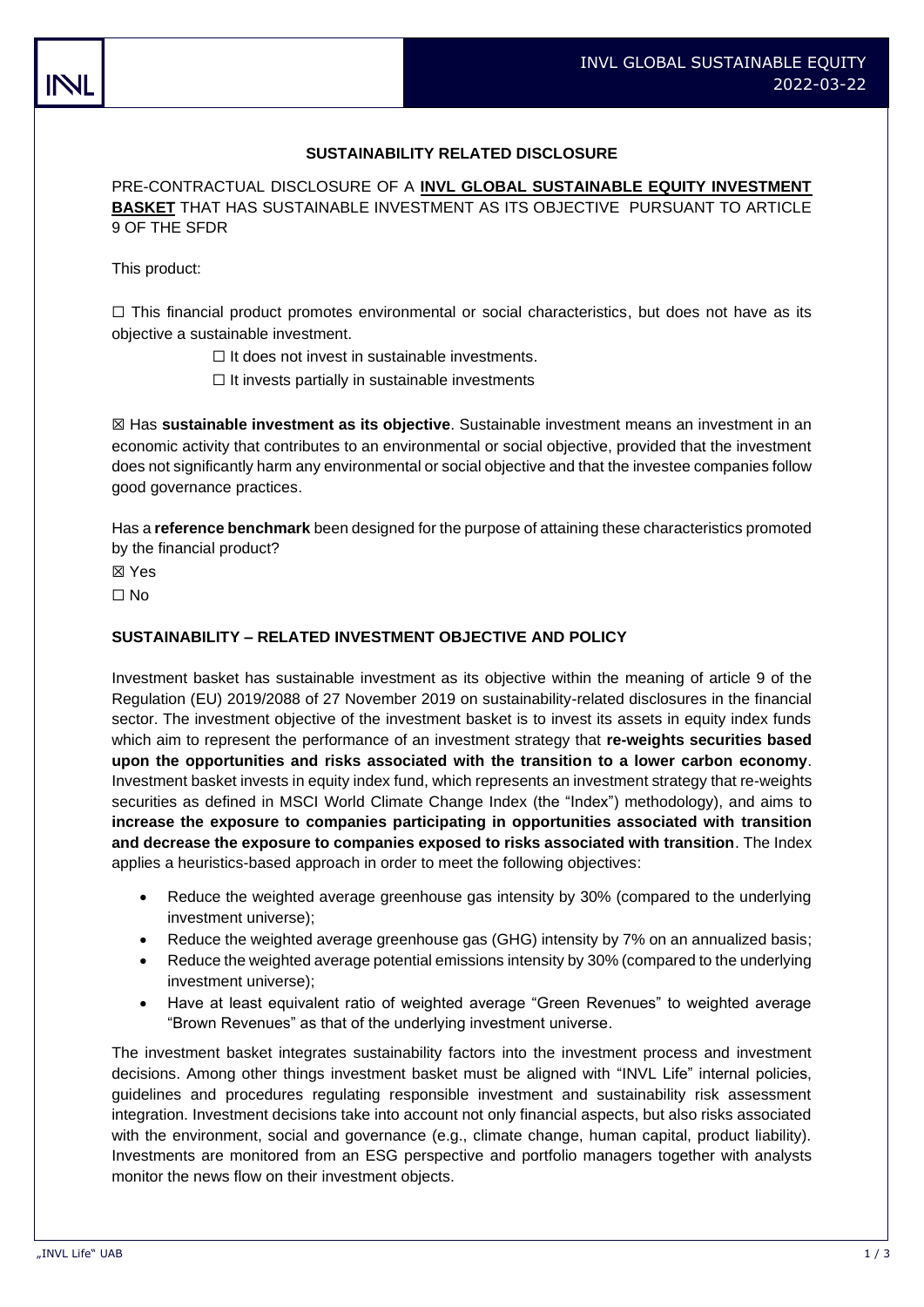The investment basket limits sustainability risks by excluding certain types of investments. Exclusion's list is based on the Index provided universe to reduce exposure to climate-related risks. The Index excludes companies that derive their revenue from manufacturing controversial weapons, tobaccorelated businesses, thermal coal extraction and mining, very severe ESG Controversies.

"INVL Global Sustainable Equity" has investments which focus on equity funds that meet specific criteria and have objective of sustainable investments. However, there might be situations when equity index companies fail to meet specific sustainability criteria – such investments may conclude a smaller part of total assets compared to other investments. Sustainable equity investments may (i) underperform the market as a whole if such equity investments underperform the market and/or (ii) underperform relative to other investments that do not utilize ESG criteria.

### **DO NOT SIGNIFICANTLY HARM PRINCIPLE & PRINCIPAL ADVERSE IMPACTS**

Investment manager and/or analyst checks if selected equity index fund ensures that the underlying investments in the fund do no significant harm to the sustainable investment objective by monitoring of ESG controversies and on the mandatory indicators of principal adverse impacts specified in the European level-2 regulatory technical standards (RTS).

Investment managers will put best efforts to monitor and report on the indicators, as set out in Table 1 of RTS, by 30 June 2023 at the latest.

# **PROPORTION OF INVESTMENTS**

The investment basket invests close to 100% of its assets in equity index funds that has sustainable investment as its objective, as such investments contribute towards the transition to a lower carbon economy.

A sustainable objective of the index fund is monitored with a proprietary model that asses each company's contribution to the objective. A significant component of the model measures the alignment of a company to the EU Taxonomy for sustainable activities. The alignment activities on the Taxonomy regulation can be found at equity index fund (in which the Investment basket invests) ESG report (if report is available).

### **REFERENCE BENCHMARK**

Benchmark is MSCI World Climate Change Index which represents the performance of an investment strategy that re-weights securities based upon the opportunities and risks associated with the transition to a lower carbon economy. Through its methodology and the manner how it is constructed, the Index is aligned with the sustainable investment objective of the Investment basket.

Methodology of reference benchmarks can be found on the following [website.](https://www.msci.com/)

### **DATA SOURCES AND PROCESSING**

Primarily data is obtained from indexes administrators webpages, including but not limited to index methodologies descriptions, fact sheets and others. Additional data is sourced from equity index funds providers' webpages, including but not limited to fund fact sheets, prospectuses, reports and other.